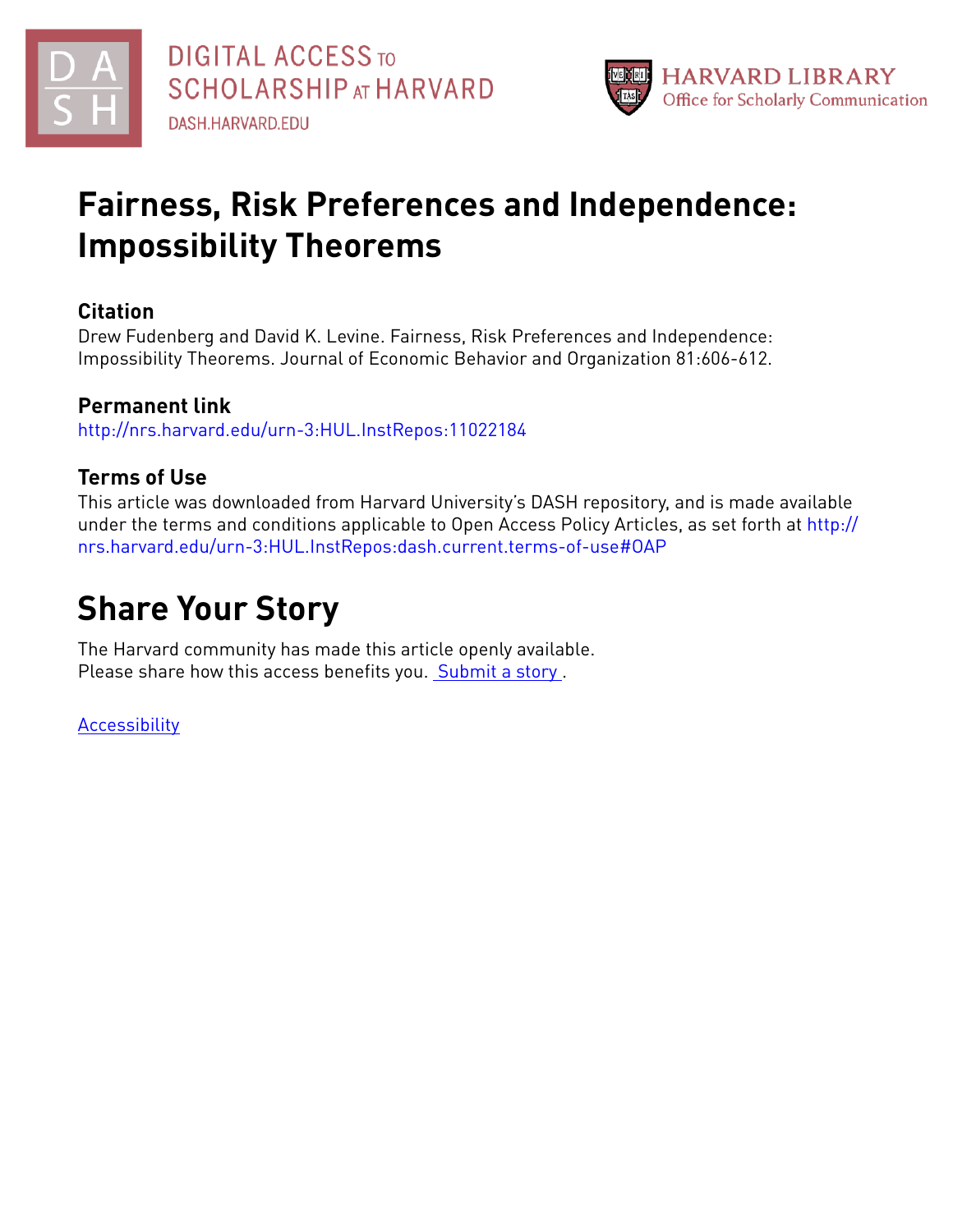# **Fairness, Risk Preferences and Independence: Impossibility Theorems**

Drew Fudenberg\* and David K. Levine\*\*

First Version: April 30, 2010 This Version: August 25, 2011

**Abstract:** The most widely used economic models of social preferences are specified only for certain outcomes. There are two obvious methods of extending them to lotteries. If we do so by expected utility theory, so that the independence axiom is satisfied, our results imply that the resulting preferences do not exhibit *ex ante* fairness. If we do so by replacing certain outcomes with their expected utilities for each individual, so that individual risk preferences are preserved, then *ex ante* fairness may be preserved, but neither the independence axiom nor *ex post* fairness is satisfied. Both ex ante and ex post fairness can be satisfied but then the individual does not have well defined preferences over own lotteries.

## **Keywords:** fairness; risk; ex-ante fairness

.

We thank Ben Pollak and Tomasz Strzalecki for helpful comments. NSF grants SES-0851315 and SES-0951462 provided financial assistance.

<sup>\*</sup> Department of Economics, Harvard University; drew.fudenberg@gmail.com. Voicemail 617-496-5895, Fax 617-495-7730.

<sup>\*\*</sup> Department of Economics, Washington University in St. Louis, St Louis Federal Reserve Bank and European University Institute.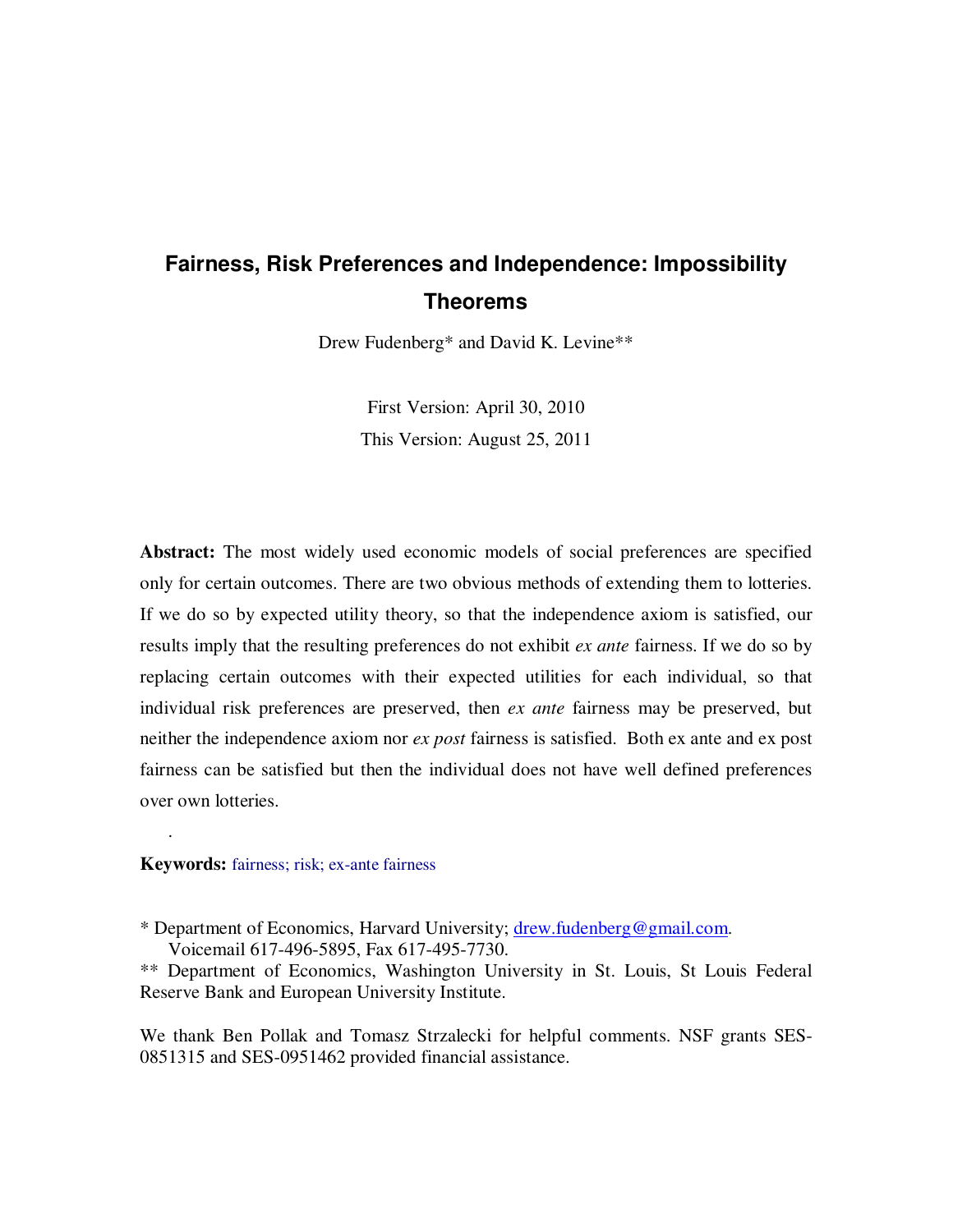## **1. Introduction**

 $\overline{a}$ 

If people have both a preference for fairness and continuous preferences, they are willing to make a small sacrifice for a more egalitarian outcome. One way to create "fairness" in an *ex ante* sense is to flip a coin and reverse the roles. The use of lotteries to allocate indivisible rewards and costs (such as the draft lottery) is evidence that *ex ante* fairness is often a concern. There is also considerable experimental evidence that agents care about *ex ante* fairness, see for example, Bolton et al. (2005), Krawcyck and le Lec (2006), Bolton and Ochenfels (2009) and Kircher et al. (2009). We show that there is a conflict between *ex ante* fairness and the independence axiom. In particular, we point out that five leading theories of outcome-based social preferences for fairness, those of Fehr and Schmidt (1999), Bolton and Ockenfelds (2000), Charness and Rabin (2002), Cox and Sadirij (2004), and Andreoni and Miller (2002) all fail to reflect concerns for *ex ante* fairness when they are extended to lotteries using expected utility theory as is implicit in some of this work.

One contribution of this paper is the formulation of very weak notions of *ex ante* fairness that are clearly inconsistent with the independence axiom. Our results are a formalization and generalization of examples and results from the social choice literature, starting from the Diamond (1967) Machina (1989) example of a parent or social planner who strictly prefers to use a coin flip to allocate an indivisible good to two (other) agents and thus violates the axioms of Harsanyi (1955). The social choice literature, which adopts Harsanyi's "impartial-observer" viewpoint, has responded to this example by relaxing independence in various ways.<sup>1</sup> The conflict between independence and *ex ante* fairness has also been noted in the behavioral literature, for example Kircher et al. (2009) give a verbal argument indicating that *ex ante* fairness is inconsistent with utilitarianism, and implicitly with the independence axiom.

We examine formal and fairly weak implications of fairness, using only the domain of "coin flip" lotteries, namely binary lotteries where each outcome has

<sup>&</sup>lt;sup>1</sup>For example Karni and Safra (2002) make use of only a partial version of independence in their study of the use of lotteries to solve indivisibility problems. Grant et al. (2010) also recognize this when they reconcile the Diamond paradox with Harsanyi's social choice theory: they do so by means of a social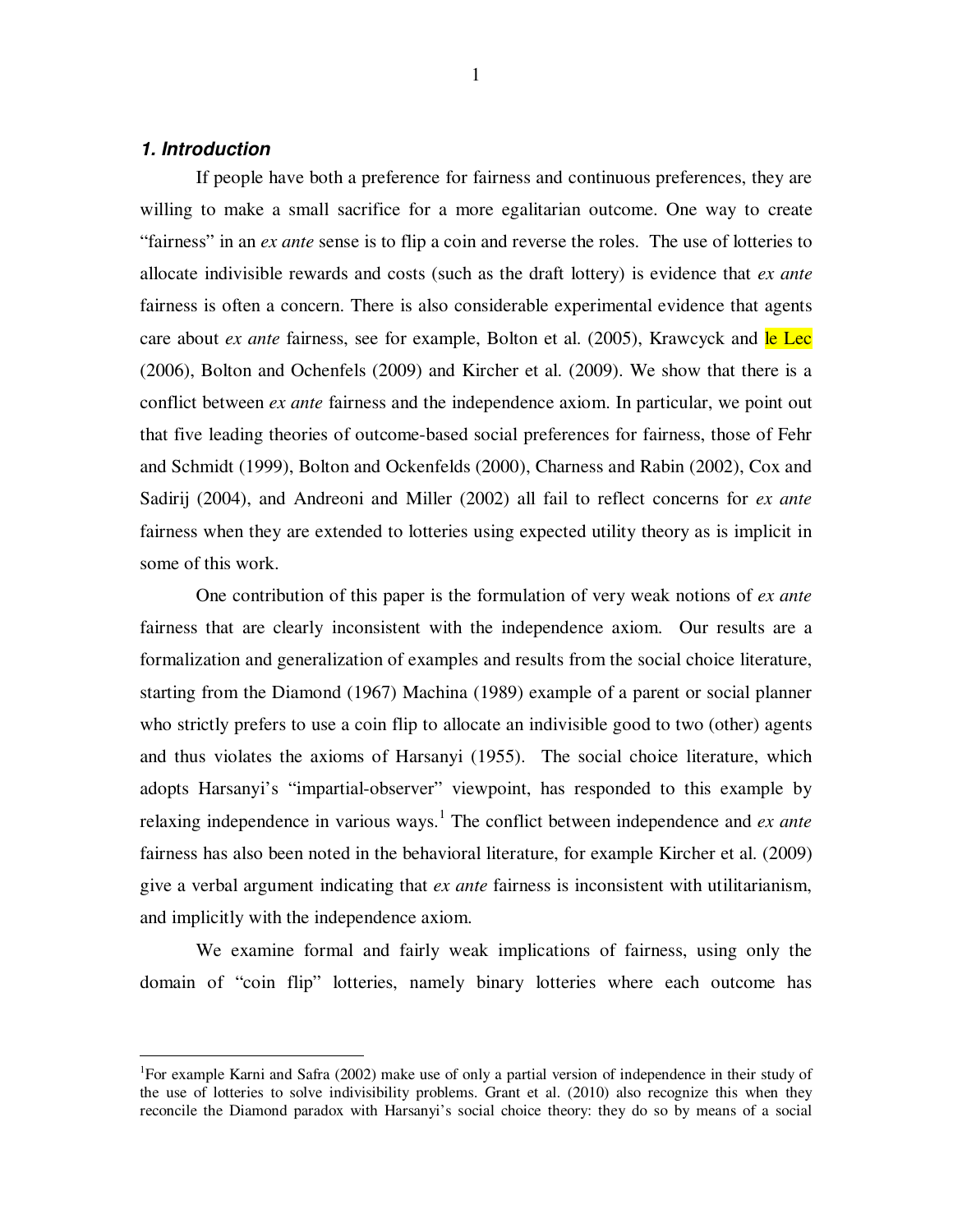probability  $1/2$ .<sup>2</sup> We define "fairness for you" as a willingness to sacrifice my payoff for your benefit and "fairness for me" as a willingness to reduce your utility to achieve higher utility for me. Our first point is that if preferences satisfy either of these conditions then the independence axiom must be violated. As a consequence, if social preferences over deterministic allocations are extended to lotteries by treating the associated utility functions as expected utility, *ex ante* fairness is violated both for you and for me.

We also show that if preferences over lotteries are transitive and stateindependent, and the induced preferences over own lotteries are "individualistic" in the sense of not depending on other people's consumption, then a weak form of *ex post*  fairness is necessarily violated. This is true, for example, for Fehr-Schmidt preferences extended to lotteries by replacing money income with expected money income. More generally, preferences that depend only on the expected value of individual utilities, such as those in Grant et al. (2010), may be *ex ante* fair, but cannot be *ex post* fair. Moreover, the "obvious" extensions of standard models of fairness and social preference used in experimental research also fail to incorporate both *ex ante* and *ex post* fairness, though there are however relatively straightforward variants of these models that do reflect both concerns; of course these variants necessarily violate the independence property as well as the individualistic risk preference property. The same is true of Borah's (2011) representation of preferences reflecting a trade-off between ex-ante and ex-post fairness. We conclude that experimental research on social preferences should pay more attention to preferences over lotteries, and that decision theorists should then consider what classes of tractable preferences are broadly consistent with the resulting data.

### **2. Ex Ante Fairness for You and For Me**

 $\overline{a}$ 

There are two players who we refer to as "me" and "you." We consider *certain outcomes*  $(m, y) \in \mathbb{R}^2_+$  that can be interpreted as money for me and money for you. We also consider simple lotteries generated by tossing a fair coin with equal 50% probability

welfare function that is a non-linear function of the expected utility of different individuals, and so violates the independence axiom

 $2$  Note that the domain we study does not allow preferences to depend on past actions, and that "fairness" here refers to fair allocations and not, for example, reciprocity.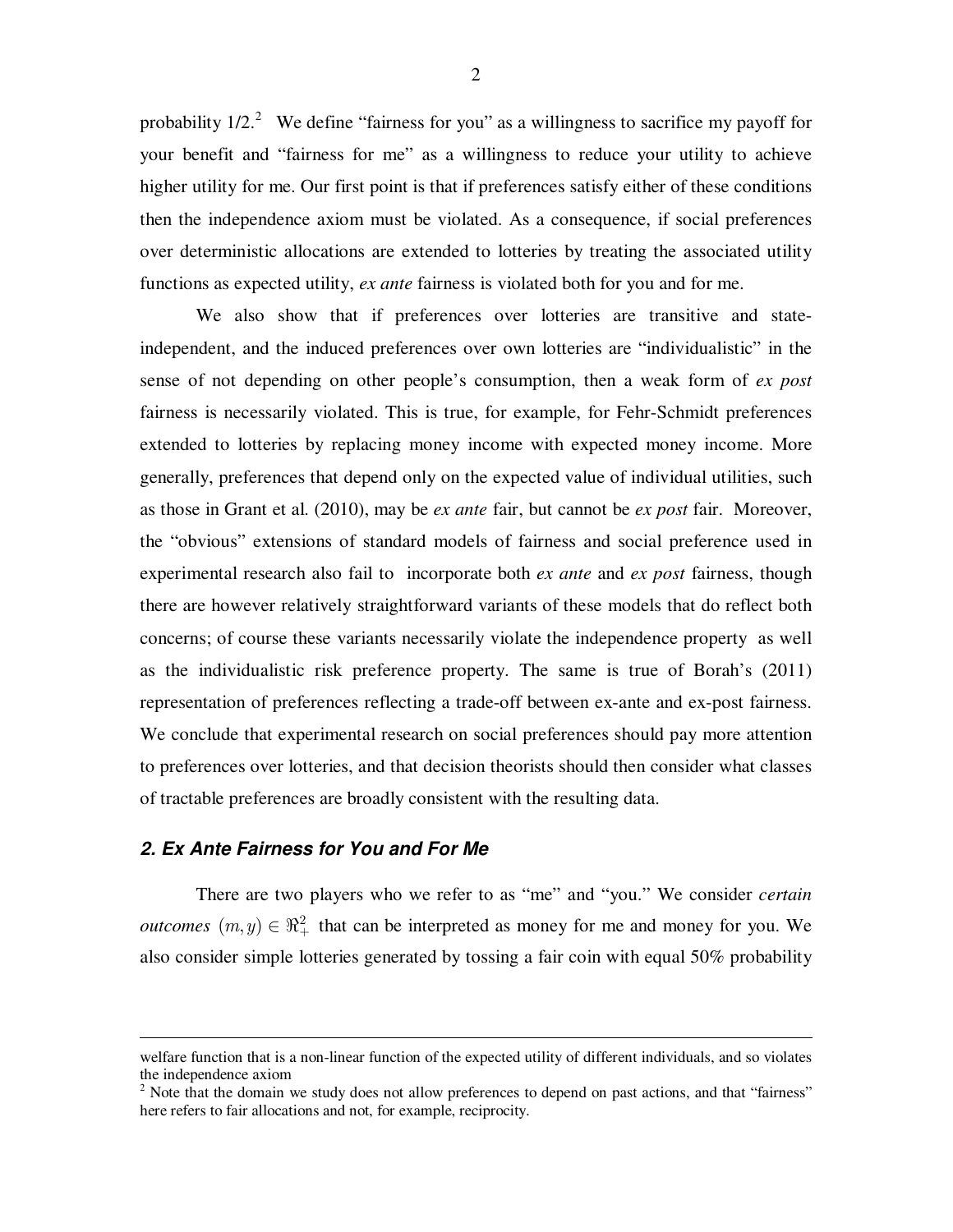of H(eads) or T(ails). We call this a *coin flip* and it can be written as  $((m^H, y^H), (m^T, y^T)) \in \Re^2_+ \times \Re^2_+.$ 

We are interested in "my" preferences over certain outcomes and coin flips given as a complete order  $\succcurlyeq$  over  $\mathbb{R}^2_+ \cup \mathbb{R}^4_+$ , with the derived strict ordering  $\succ$  and indifference relation  $\sim$ .<sup>3</sup> We develop several properties that such preferences might have, and investigate their relationship with each other and with various forms of social preference in the literature.

**Property 1 [Independence]:** If  $(m_1, y_1) \ge (m_2, y_2)$  then for any  $(m^H, y^H)$  we have  $((m^H, y^H), (m_1, y_1)) \succeq ((m^H, y^H), (m_2, y_2)).$ 

Notice that since the role of the two certain prospects may be reversed, the same holds for the indifference relationship. Any expected utility theory must satisfy Property 1, and some non-expected utility theories satisfy the axiom as well. It is weaker than the usual independence axiom, in the sense that it needs to hold only for fair coin flips; in particular since prospect theory models do not distort the probabilities  $\{0, 1/2, 1\}$  they satisfy this axiom.<sup>4</sup> On the other hand at an intuitive level it is clear that the property conflicts with the idea that people might prefer lotteries that are ex ante fair.

The most immediate conflict between the independence axiom and fairness comes from an *ex ante* version of fairness, so we start from that. Below we show there is also a contradiction between independence and *ex post* notions of fairness under the standard continuity assumption.

To motivate our definition of *ex ante* fairness, suppose the agent weakly prefers  $(8, 5)$  to the more egalitarian  $(7, 7)$ , and strictly prefer the fairer coin-flip lottery  $((1000, 0), (7, 7))$  to the less fair  $((1000, 0), (8, 5))$ . Such preferences satisfy the following condition, regardless of preferences over other lotteries.

 $\overline{a}$ 

 $3$  It seems natural to assume that the order over certain outcomes is consistent with the order over coin flips, but we do not assume this as it is not required for our results.

<sup>&</sup>lt;sup>4</sup> Herstein and Milnor (1953) derive the usual independence axiom from this axiom and a continuity assumption. If we replace weak preference with strict preference, this is what Machina (1989) refers to as "mixture separability."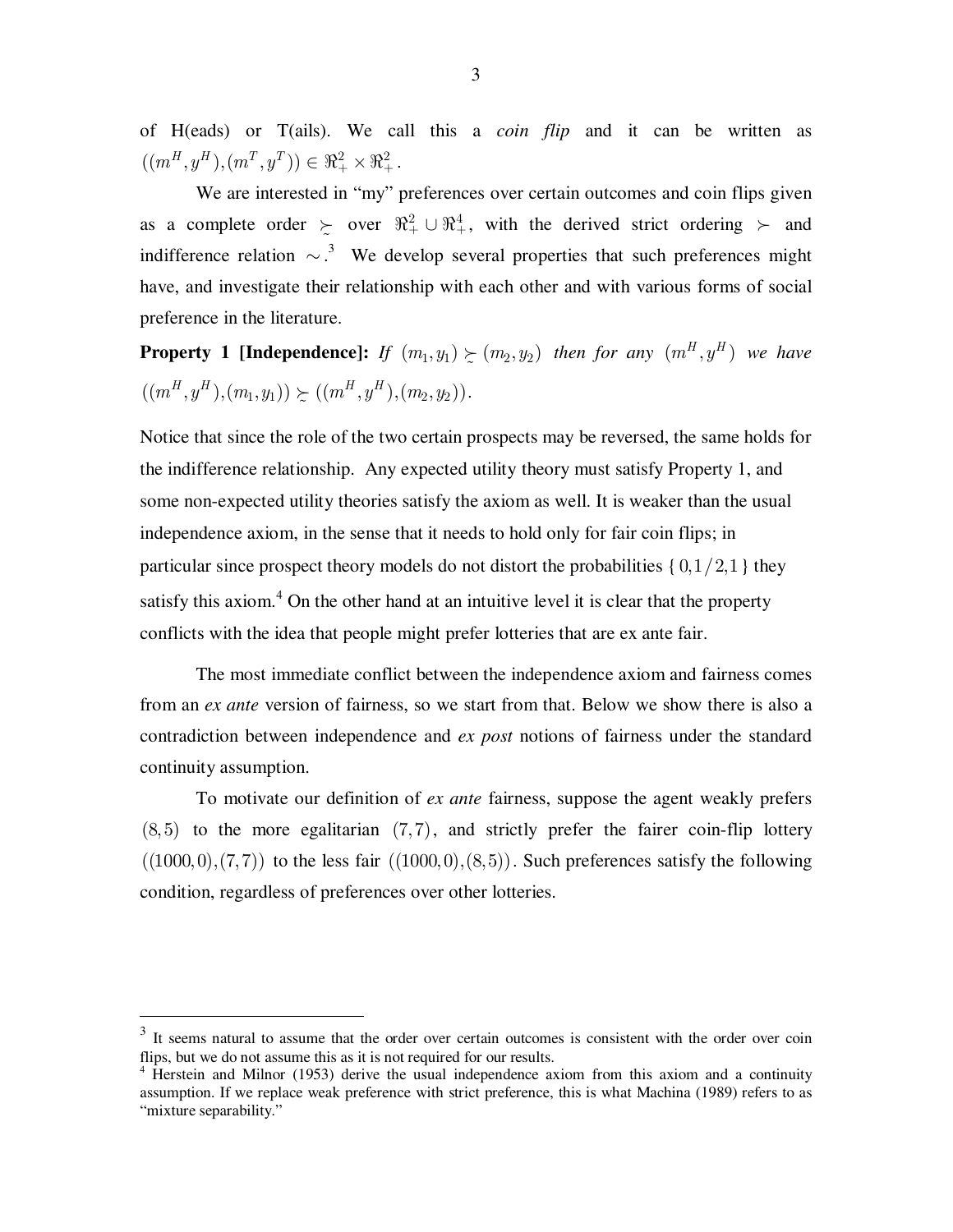**Property 2 [***Ex Ante* **Fairness for You]**: There is a  $y_2 > y_1, m_2 > m_1^5$  so that  $(m_1, y_2) \preceq (m_2, y_1)$ *an*  $m^H > m_2, y^H < y_1$  such that  $((m^H, y^H), (m_1, y_2)) \succ (m^H, y^H), (m_2, y_1)).$ 

This says that there is a sacrifice to make you better off that I would not make when comparing two deterministic outcomes, but I would make the sacrifice in the context of a coin flip if the other outcome is sufficiently less fair for you.<sup>6</sup>

It is easy to see that there are no preferences satisfying Properties 1 and 2, as Property 1 requires that there are no lotteries for which the conditions in Property 2 hold. In particular our example of *ex ante* fairness violates the independence property.

*Ex ante* fairness for me is just the flip side of *ex ante* fairness for you.

**Property 3 [***Ex Ante* **Fairness for Me]***: There is a*  $y_2 > y_1, m_2 > m_1$  *so that*  $(m_1, y_2) \gtrsim (m_2, y_1)$  and an  $m^H < m_1, y^H > y_2$  such that  $((m<sup>H</sup>, y<sup>T</sup>), (m<sub>2</sub>, y<sub>1</sub>)) \succ ((m<sup>H</sup>, y<sup>T</sup>), (m<sub>1</sub>, y<sub>2</sub>)).$ 

This says that there is an opportunity to enrich myself at your expense I would not take, but I am concerned about *ex ante* fairness for me in the sense that I would exploit it in the context of a coin flip if the other outcome is "sufficiently less fair" for me.

As with Property 2, it is obvious that Property 3 conflicts with Property 1.

# **3. Economic Models of Social Preference**

 $\overline{a}$ 

 We now discuss four different social preferences from the literature that reflect a concern for fairness.<sup>7</sup> Each of them describes choices under certainty. One method of

 $<sup>5</sup>$  In this and the next property we use larger subscripts as a reminder of larger values.</sup>

<sup>&</sup>lt;sup>6</sup> Suppose  $m_2 = 1, y_1 = 4, m^H = 2, y^H = 3$ . Then the outcome (2,3) may seem more fair than (1,4). However it might be "less fair" for you, even though it is farther from an equal division. Equal division *is*  identified with fairness in many economic models, but in general depends on the units in which things are measured, and one can imagine situations where I think it is fair that you get four times as much as I do. Here we take the approach of being agnostic about what division is "fair." However, we could add to Property 1 the restriction that  $m_2 > y_1$  (to reflecting the notion that fairness means equal division) without any substantive change in our results.

 $\frac{7}{1}$  Cox et al. (2008) is somewhat related but considers axioms for "being more altruistic than" as opposed to preferences for fairness and does not consider the role of lotteries.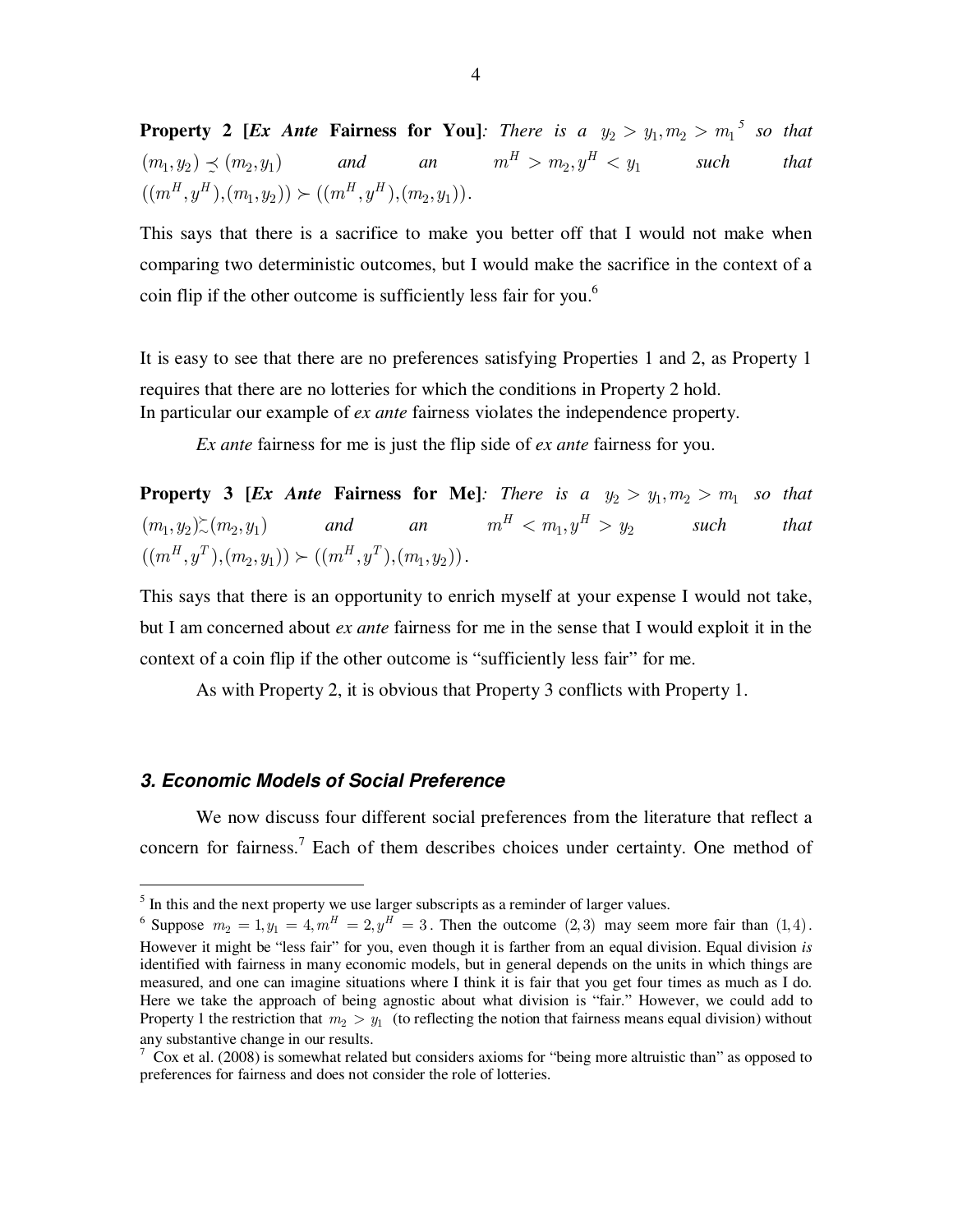extending them to uncertainty is to treat them as expected utility functions, and evaluate lotteries by their expected value; in this case Properties 2 and 3 must be violated. As we will see, alternative extensions to uncertainty, such as replacing lotteries over income with the expected value of income, run in to different problems.

# Fehr and Schmidt

 The Fehr and Schmidt (1999) social preferences, in our notation, are given by  $U(m, y) = m - \alpha \max\{y - m, 0\} - \beta \max\{m - y, 0\}$  with  $0 \le \beta < \alpha$ . That is, if you are getting more than me I dislike it, and if I am getting more than you, I also dislike that, although not as much as I dislike you getting more than me. Although Fehr and Schmidt do not explicitly say this, it is implicit from their discussion and analysis that this is an expected utility function, so the independence property (Property 1) is satisfied. Thus this version of their preferences fails both Property 2 and Property 3.

 Now consider the alternative of extending the preferences by replacing income with expected income. We will show that if  $\alpha > \beta \ge 0$  that Properties 2 and 3 are satisfied, while of course the independence property is not. Let  $m_1 = \alpha, y_2 = \alpha + 1$ , and for any  $\gamma$  let  $m_2 = \gamma \beta, y_1 = \gamma (\beta - 1)$ , so that  $(m_1, y_2) \sim (m_2, y_1)$  since both yield zero utility. Define  $c(x) = \alpha \max(x, 0) + \beta \min(x, 0)$ . Then

$$
\Delta(m^H, y^H) \equiv 2U((m^H, y^H), (m_1, y_2)) - 2U((m^H, y^H), (m_2, y_1))
$$
  
=  $m^H + m_1 - c(m^H + m_1 - y^H - y_2)$   
 $-(m^H + m_1 - c(m^H + m_2 - (y^H + y_2)))$   
=  $\alpha - \gamma \beta + c(y^H - m^H - \gamma) - c(y^H - m^H + 1)$ 

If  $y^H - m^H < -1$ , with  $m^H > m_2, y^H < y_1$ 

then

$$
\Delta = \beta(y^H - m^H - \gamma) - \beta(y^H - m^H + 1) + \alpha - \gamma\beta
$$
  
=  $\alpha - \beta - 2\gamma\beta$ 

For  $\alpha > \beta$  we can choose  $\gamma < (\alpha - \beta)/2\beta$  so that  $\Delta > 0$ , so Property 2 is satisfied. Notice if  $\beta = 0$  we have  $\Delta > 0$  for any  $\gamma$ . Intuitively, since I care about fairness for me a coin flip that is unfair to you lets me ignore the fact that in the alternative outcome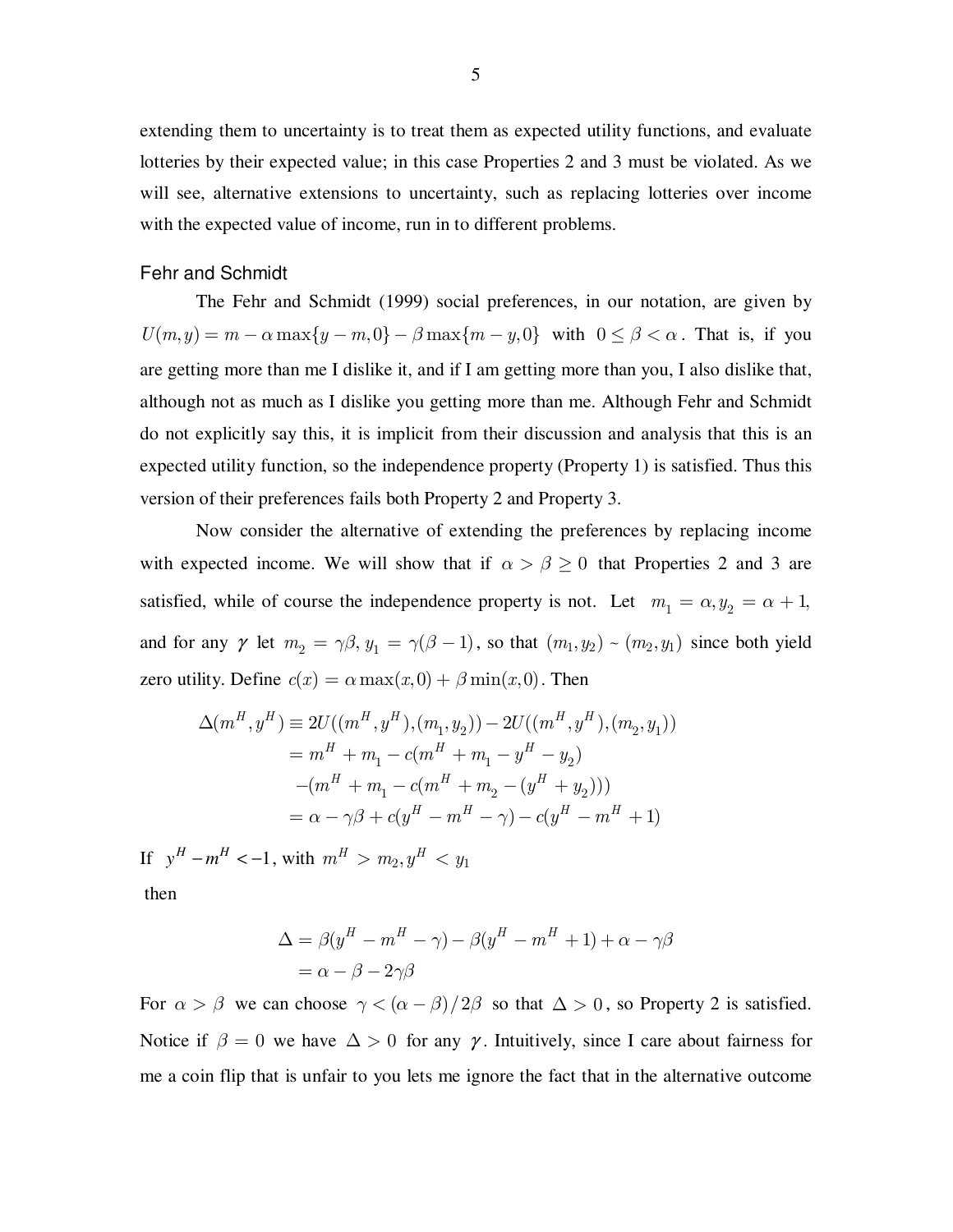you get more than me. Notice that  $m_2 > y_1$  and  $m_1 < y_2$  so that even if we added these constraints to the property, it would still be satisfied by these Fehr-Schmidt preferences.

To show that Property 3 is satisfied let  $y^H - m^H$  be greater than  $\beta$ , with  $m^H < m_1, y^H > y_2$ . Then

$$
\Delta = \alpha (y^H - m^H - \gamma) - \alpha (y^H - m^H + 1) + \alpha - \gamma \beta
$$
  
= -\gamma(\alpha + \beta)

so  $\Delta < 0$ .

 $\overline{a}$ 

 Notice that the results concerning Properties 2 and 3 are not symmetric, and in particular Property 3 is satisfied even if  $\beta > \alpha$ . The reason for this is that the Fehr and Schmidt utility function does not treat you and me symmetrically so that "fairness to me" may be satisfied even if the agent is unconcerned about "fairness to you".

#### Bolton and Ockenfels

 The Bolton and Ockenfels (2000) preferences are given by  $U(m, y) = v(m, m/(m + y))$  where *v* is twice differentiable, increasing and concave in the first argument, and concave with a maximum at  $\frac{1}{2}$  in the second argument.

Here my utility depends on my share of the total as well as the amount of money I receive. Notice that is closely related to a variation of Fehr and Schmidt preferences in which differences are measured relative to the total<sup>8</sup>

$$
U(m, y) = m - \alpha \max\{(y - m)/(y + m), 0\} - \beta \max\{(m - y)/(y + m), 0\}.
$$

This differs from Bolton and Ockenfels only in that  $U$  is not differentiable.<sup>9</sup> As is the case with Fehr and Schmidt if we use the independence axiom to extend these preferences to uncertainty then Properties 2 and 3 are violated.

Alternatively we can either use expected money income for both parties, or we can use expected money income for me and my expected share. In either case the independence property will be violated. Indeed, under the assumptions of Bolton and

<sup>&</sup>lt;sup>8</sup> It is not clear that measuring money relative to the total is desirable since it is not clear what the base amounts are supposed to be. For example if the amounts are receipts in a laboratory experiment, they may sum to zero or even negative.

 $9$  There is a greater difference between these two preferences when applied to settings where the number of other people the agent cares about varies. Engelmann (2011) points out the pitfalls in extending these preferences to add a concern for total surplus.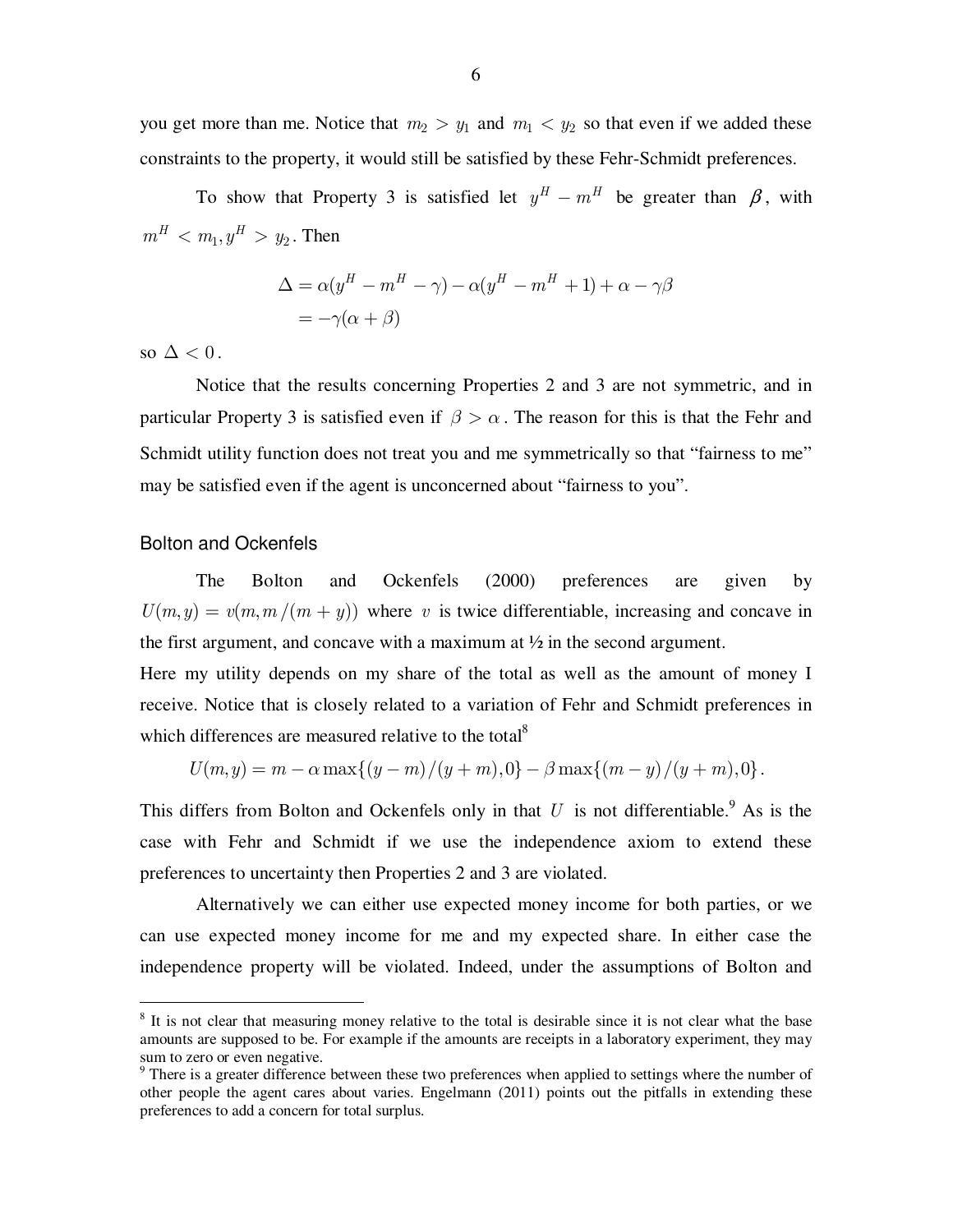Ockenfels, we may find  $y_1 < 1 < y_2$  so that  $v(1, 1/(1 + y_1)) = v(1, 1/(1 + y_2))$ . Moreover, if  $s \notin \{1/(1 + y_1), 1/(1 + y_2)\}\$  then  $v(1, s) \neq v(1, 1/(1 + y_1))$ . Independence then implies the coin flip between  $(1, y_1)$  and  $(1, y_2)$  must be indifferent to both of the outcomes of the coin flip. The utility of the coin flip is  $v(1, s)$ , and since neither the share of expected income nor the expected share takes on the values  $\{1 / (1 + y_1), 1 / (1 + y_2)\}\$ , the coin flip is not indifferent two the certain outcomes.

 Both the Fehr and Schmidt and the Bolton and Ockenfels preferences exhibit spite or egalitarianism in the sense that a Pareto inferior allocation may be preferred if it is fairer. In particular, for both preferences, my utility decreases in your income when  $y > m$ , while when  $y < m$  my utility increases in your income. The former case implies a willingness for me to pay to reduce your income. This is one possible notion of fairness, but not one required in our properties.

The remaining preferences we discuss are monotone and not egalitarian.

#### Charness and Rabin

 The Charness and Rabin (2002) preferences are given in our notation by  $U(m, y) = (1 - \gamma)m + \gamma(\delta \min(m, y)) + (1 - \delta)(m + y)$ , where  $0 \leq \gamma, \delta \leq 1$ . That is to say, they are a weighted average of my money income, the least income either of us have, and the social total. It is the dependence on the least income of either of us that gives rise to a concern for fairness. Naturally if we extend these preferences to uncertainty using the independence axiom Properties 2 and 3 must fail. On the other hand the extension using expected money payoffs violate independence since  $\min(E\tilde{m}, E\tilde{y})$ obviously does so.

#### Cox and Sadiraj

Cox and Sadiraj (2004) specify preferences that depend on who is getting more in a non-linear way. In our notation, their preferences are given by

 $U(m, y) = (1 - \theta_{-} 1(m < y) - \theta_{+} 1(m \ge y)) m^{\alpha} + (\theta_{-} 1(m < y) + \theta_{+} 1(m \ge y)) y^{\alpha}$ 

where  $0 < \alpha < 1, 0 \le \theta_{+} < 1, 0 \le \theta_{-} \le \theta_{+}, \theta_{-} \le 1 - \theta_{+}$ . The interpretation is that the weights on  $m^{\alpha}, y^{\alpha}$  depend on how fair the allocation is. Because of decreasing marginal utility in  $m, y$ , it is natural to interpret this as an expected utility function, in which case Properties 2 and 3 are violated .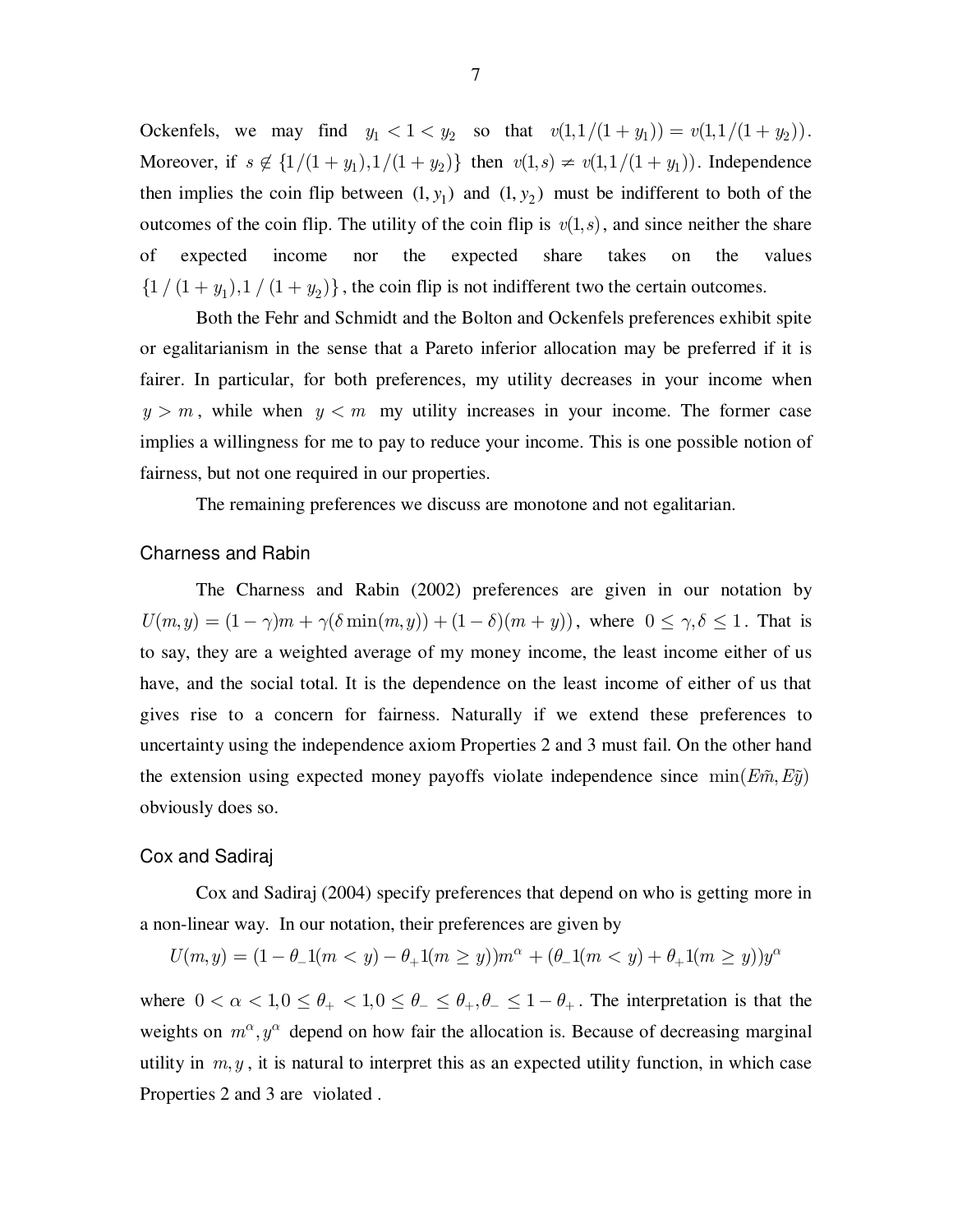# Andreoni and Miller

Andreoni and Miller (2002) consider preferences over  $m, y$  of the form  $U(m, y) = \text{sgn}(\alpha) [m^{\alpha} + \delta y^{\alpha}], \ \alpha \leq 1$ . As in the case of Cox and Sadiraj, it is difficult to interpret this other than as a Von-Neumann-Morgenstern utility function so Properties 2 and 3 are violated. Notice in the limiting Leontief case when  $\delta = 1$  this model is a special case of Charness and Rabin.

Andreoni and Miller preferences are a special case of preferences  $U(m, y)$  that are strictly concave and strictly increasing in both arguments. Since they reflect a concern for the welfare of the other player they are clearly altruistic. Assuming also symmetric utility for *m* and *y* implies an equal division will always be preferred when 1-1 transfers are available. One interpretation is that this reflects a concern for fairness. Alternatively we could argue that concern for fairness must involve spite as is the case with Fehr and Schmidt or Bolton and Ochenfels – but this rules out many preferences such as those of Charness and Rabin that some might feel exhibit fairness.<sup>10</sup> In the case of lotteries a much clearer distinction can be drawn between altruism and fairness. For example, consider Andreoni and Miller preferences  $U(m, y) = m^{1/2} + y^{1/2}$ . One interpretation is that they exhibit concern for altruism and not fairness. Of course the expected utility extension does not exhibit *ex ante* fairness in the sense that it does not satisfy Properties 2 and 3. However the extension to lotteries defined by  $U(\tilde{m}, \tilde{y}) = (E\tilde{m})^{1/2} + (E\tilde{y})^{1/2}$  does.<sup>11</sup>

#### **4. Ex Post Fairness and Risk Preference**

 The models discussed in the previous section specify social preferences only over certain outcomes and are representable by means of a utility function. If we extend preferences to lotteries by taking the expected utility the independence axiom is necessarily satisfied, and so very weak notions of *ex ante* fairness for both you and me must fail. As we noted, an alternative procedure for extending preferences to lotteries is to replace certain income with its expected value. This allows for *ex ante* fairness, while

 $\overline{a}$ 

 $10$  Yet a third interpretation of fairness might be that I care about the minimum of our two incomes as is the case with Fehr and Schmidt and Charness and Rabin. That rules out Andreoni and Miller preferences – yet Leontief preferences are a limiting case of their preferences.

 $11$  This is shown in footnote 12 below.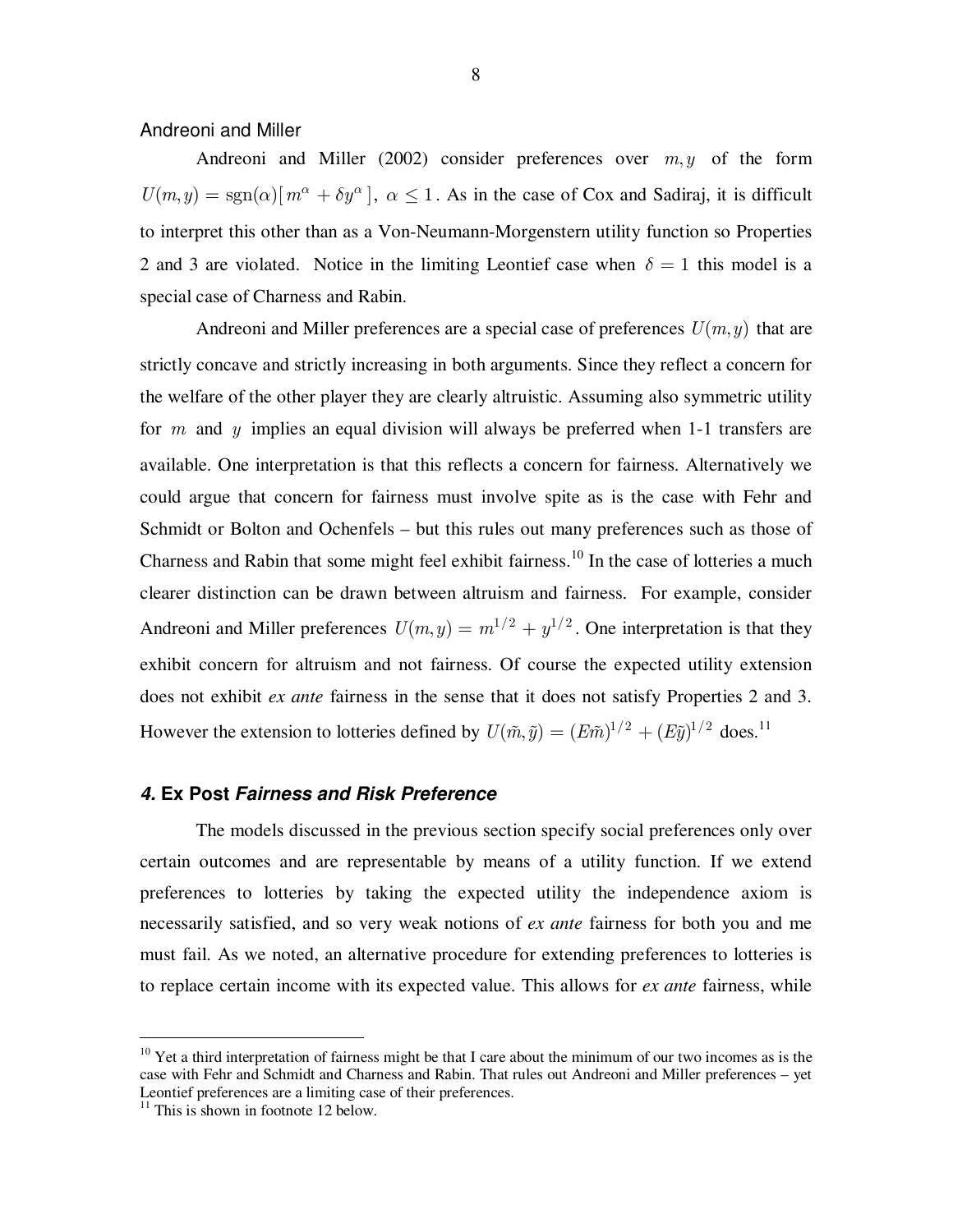the expected-utility extension does not. However, this method of relaxing independence does not allow for *ex post* fairness, and more broadly any preferences that have well defined risk preferences for me do not allow *ex post* fairness.

In particular, consider

 $\overline{a}$ 

**Property 4 [***Ex Post* **Fairness]:** There exist  $m_1 < m_2$  and  $y_1 < y_2$  such that  $((m_1, y_1), (m_2, y_2)) \succ ((m_2, y_1), (m_1, y_2)).$ 

This says that for some lottery the more egalitarian coin flip where we are both better off at the same time is preferred to the less egalitarian coin flip where our fates are opposite. For example, given a choice between  $(1,1,0,0)$  and  $(1,0,0,1)$  many people might prefer  $(1,1,0,0)$ . This captures the common observation that "misery likes company" as well as ideas of status competition and relative consumption.<sup>12</sup>

 Taking, say, the Fehr-Schmidt preferences, and extending them to lotteries using expected income, allows for ex-post fairness but has the perhaps undesirable implication that agents are risk neutral; we next examine the extent to which a concern for *ex post*  fairness is consistent with (a) well defined notions of preferences over lotteries that allow for risk aversion and (b) a concern for *ex ante* fairness.

**Property 5 [Correlation Invariance]:** If  $((m_1, y_1), (m_2, y_2)) \succ ((m_3, y_1), (m_4, y_2))$  then  $((m_1, y_2), (m_2, y_1)) \succ ((m_3, y_2), (m_4, y_1)).$ 

This property says that if we hold fixed the two possible outcomes for you, then my preferences over lotteries on my own consumption are independent of the states in which you receive each of the outcomes, so that my preferences ignore the correlation between my consumption and yours. However, Property 5 does not require that preferences over my consumption are the same regardless of the level of your consumption, i.e. it allows for preferences such as  $((3,1),(1,1)) \succ ((1,1),(1,1))$  and  $((3,0),(1,0)) \prec ((1,0),(1,0))$ . The following stronger condition rules this out and also implies Property 5:

 $12$  Harel et al. (2005), Fleurbaey (2010), and Grant et al. (2010) consider notions of ex-post fairness for an outside observer in settings where preferences depend only on the expected individual utilities; their conditions are assumed to hold at "many" lotteries as opposed to our condition which must hold at least one.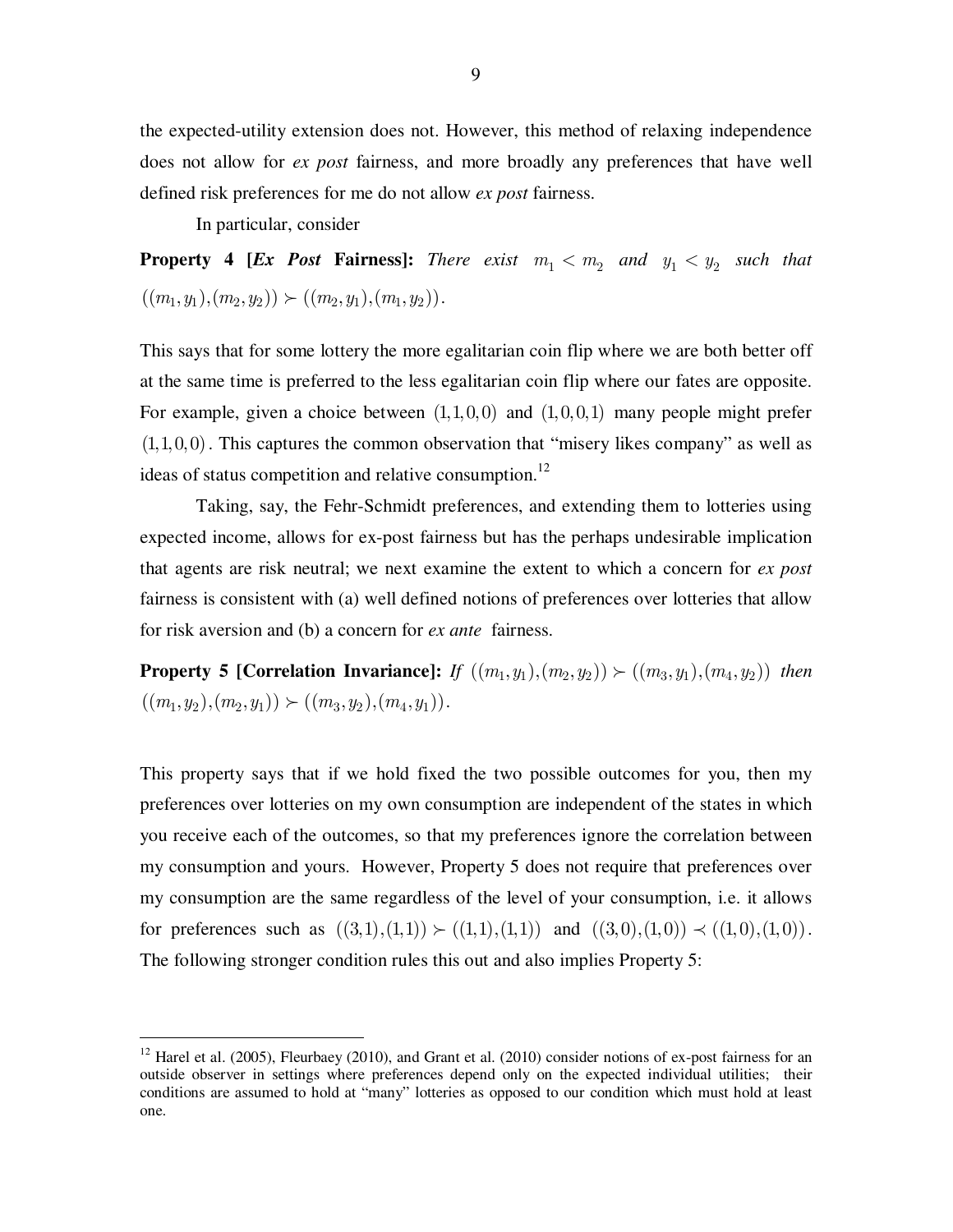**Property 5' [Weakly Individualist Risk Preference]:** *If* 

 $((m_1, y_1), (m_2, y_2)) \succ ((m_3, y_1), (m_4, y_2))$  then for all  $y_3, y_4$ ,  $((m_1, y_3), (m_2, y_4)) \succ ((m_3, y_3), (m_4, y_4)).$ 

This property is satisfied by the utility representation obtained by Grant et al. (2010) for an impartial observer:

$$
U(\tilde{m}, \tilde{y}) = v_m(Eu_m(\tilde{m})) + v_y(Eu_y(\tilde{y})),
$$

where  $v_m$  and  $v_y$  are both continuous and increasing. This utility function allows for a form of *ex ante* fairness, as when the *v* 's are concave, I am more willing to give you utility when I am better off. However, it is not consistent with a descriptive model of social preferences, as it rules out any concern for *ex post* fairness.

 More generally, any preferences with a utility representation of the form  $U(\tilde{m}, \tilde{y}) = V(Eu_m(\tilde{m}), Eu_n(\tilde{y}))$ , with *V* increasing in its first argument, satisfy Property 5': additive separability is not necessary. Even more generally any utility function of the form  $U(\tilde{m}, \tilde{y}) = W(V(\tilde{m}), \tilde{y})$  where *V* is scalar-valued satisfies this property: we conjecture that if Property 5' is strengthened to hold on a wider domain along with the standard assumptions of continuity that give rise to a utility representation, then such a representation is always possible. Conversely, when Property 5' fails, an agent whose choices only alter the distribution of own outcome still needs to consider the allocations of others in making his decision.

Notice, moreover, preferences can satisfy both Property 5' (and *a fortiori*  Property 5) and also *ex ante* fairness for both you and me, and in particular the Grant et al. preferences can have this property.<sup>13</sup> In addition, if the Fehr and Schmidt utility

 $\overline{a}$ 

<sup>&</sup>lt;sup>13</sup> This is true for example if individual utility functions are  $u_m(m) = m$ ,  $u_y(y) = y$ , with  $v_m$  strictly

increasing,  $v_m$  '(*M*)  $\rightarrow$  0 as *M*  $\rightarrow \infty$  and  $v_y$  strictly increasing. To see why Property 2 is satisfied, the assumptions guarantee the existence of an  $(X, Y) \sim (1, 0)$  with  $X < 1$  and  $Y > 0$ . Consider the coin flips  $A = ((1,0),(M,-1)$  and  $B=((X,Y),(M,-1))$ . Compute  $U(A) = v_m(.5+.5M) + v_y(-.5)$ ,

 $U(B) = v_m(.5(M + X)) + v_y(.5Y - .5)$ . Since  $v_m'(M) \to 0$  as  $M \to \infty$  also

 $v_m(.5 + .5M) - v_m(.5(M + X)) \to 0$ . On the other hand while  $v_y(.5Y - .5) - v_y(-.5) > 0$ . Thus when *M* is large enough *B* is strictly preferred. For Property 3, consider  $(X, Y) \sim (1, 0)$  with  $X > 1$  and  $Y < 0$ .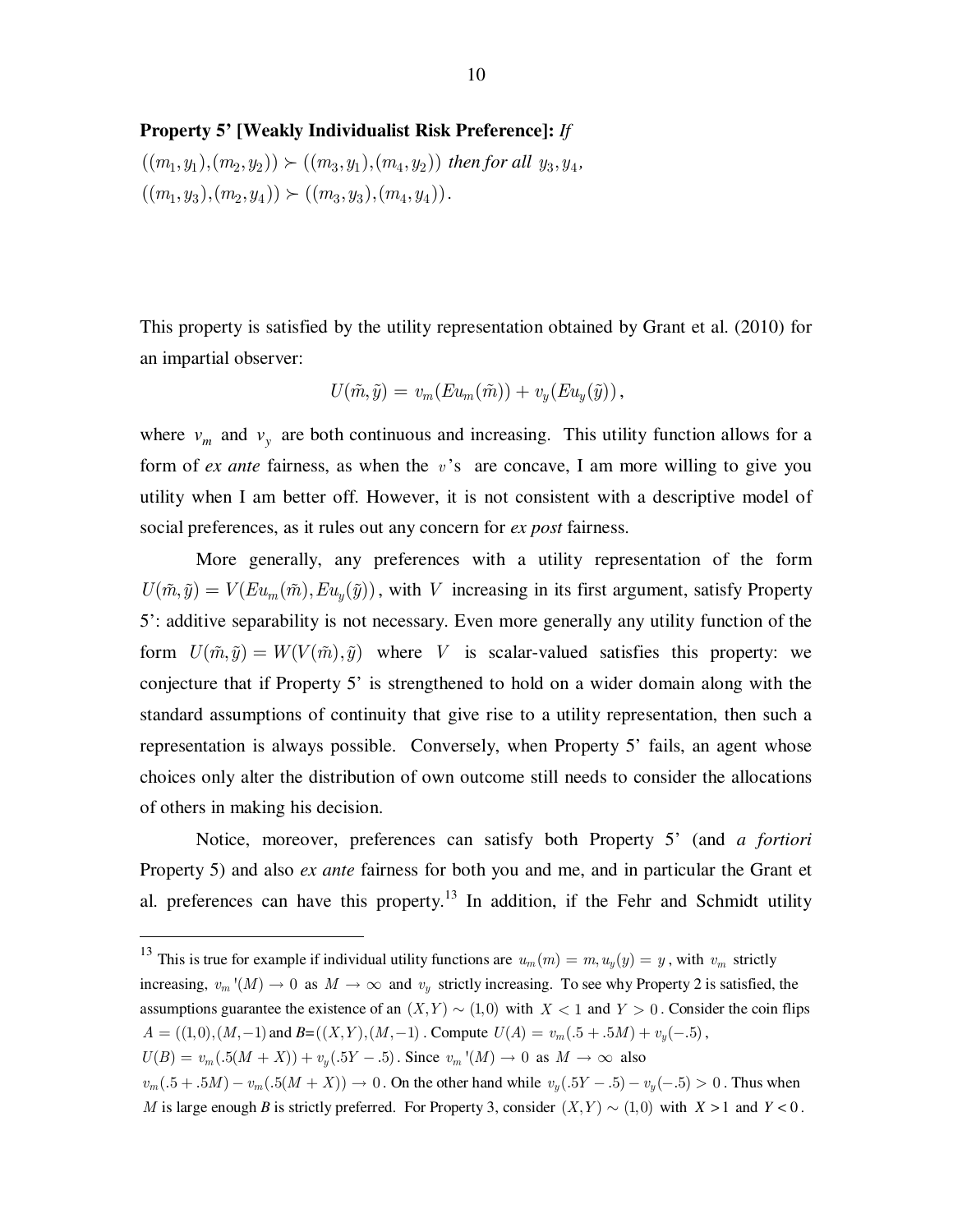function is extended to uncertainty by taking the expected value of income, then it satisfies Property 5'. However, under a very mild state-independence condition, any preferences that satisfy Property 5 violate ex-post fairness. Suppose the agent prefers  $((1,1),(0,0))$  to  $((1,0),(0,1))$ ; then Property 5 implies the agent also prefers  $((1,0),(0,1))$  to  $((0,0),(1,1))$  so that the agent cares about whether the high consumption occurs on H or T.

**Property 6 [State Independence]:**  $((m_1, y_1), (m_2, y_2)) \sim ((m_2, y_2), (m_1, y_1))$ .

#### **Proposition:** *There are no transitive preferences satisfying Properties 4, 5 and 6.*

*Proof:* By Property 4, let  $((m_1, y_1), (m_2, y_2)) \succ ((m_2, y_1), (m_1, y_2))$ . Property 5 implies  $((m_1, y_1), (m_2, y_1)) \succ ((m_2, y_2), (m_1, y_1))$ . But  $((m_2, y_2), (m_1, y_1)) \sim ((m_1, y_1), (m_2, y_2))$ and  $((m_1, y_2), (m_2, y_1)) \sim ((m_2, y_1), (m_1, y_2))$  by Property 6. We conclude that  $((m_2, y_1), (m_1, y_2)) \succ ((m_1, y_1), (m_2, y_2))$ , which contradicts the irreflexive property of strict preference. .

 Roughly speaking the situation is this. Given preferences for fairness under certainty  $U(m, y)$ , their extension to lotteries by taking expected utility  $Eu(\tilde{m}, \tilde{y})$  must violate *ex ante* fairness for both me and you. If instead we extend the preferences to lotteries by taking the expected value of individual income  $u(E\tilde{m}, E\tilde{y})$  or taking the expected value of any function of individual income, we violate *ex post* fairness. We can view the former extension as exhibiting a preference for *ex post* fairness only and the second as exhibiting a preference for *ex ante* fairness only. By combining the two, we may easily get preferences for both *ex post* and *ex ante* fairness, though if Property 6 is satisfied Property 5 must be violated.

Consider, for example, defining  $U(m, y)$  to be the Fehr and Schmidt functional form, and extend these to uncertainty using  $U(\tilde{m}, \tilde{y}) \equiv \gamma EU(\tilde{m}, \tilde{y}) + (1 - \gamma)U(E\tilde{m}, E\tilde{y})$ . (Notice that this reduces to the original utility function for deterministic outcomes.) Recall that Properties 2 and 3 involve strict preference and we already showed  $U(E\tilde{m}, E\tilde{y})$  satisfies Properties 2 and 3 for  $\alpha > 0$ . It follows that for  $\gamma$  sufficiently

Then as  $M \to \infty$  we again have  $v_m(.5+.5M) - v_m(.5(M + X)) \to 0$  and now  $v_y(.5Y - .5) - v_y(-.5) < 0$  so *A* is strictly preferred.

 $\overline{a}$ 

☑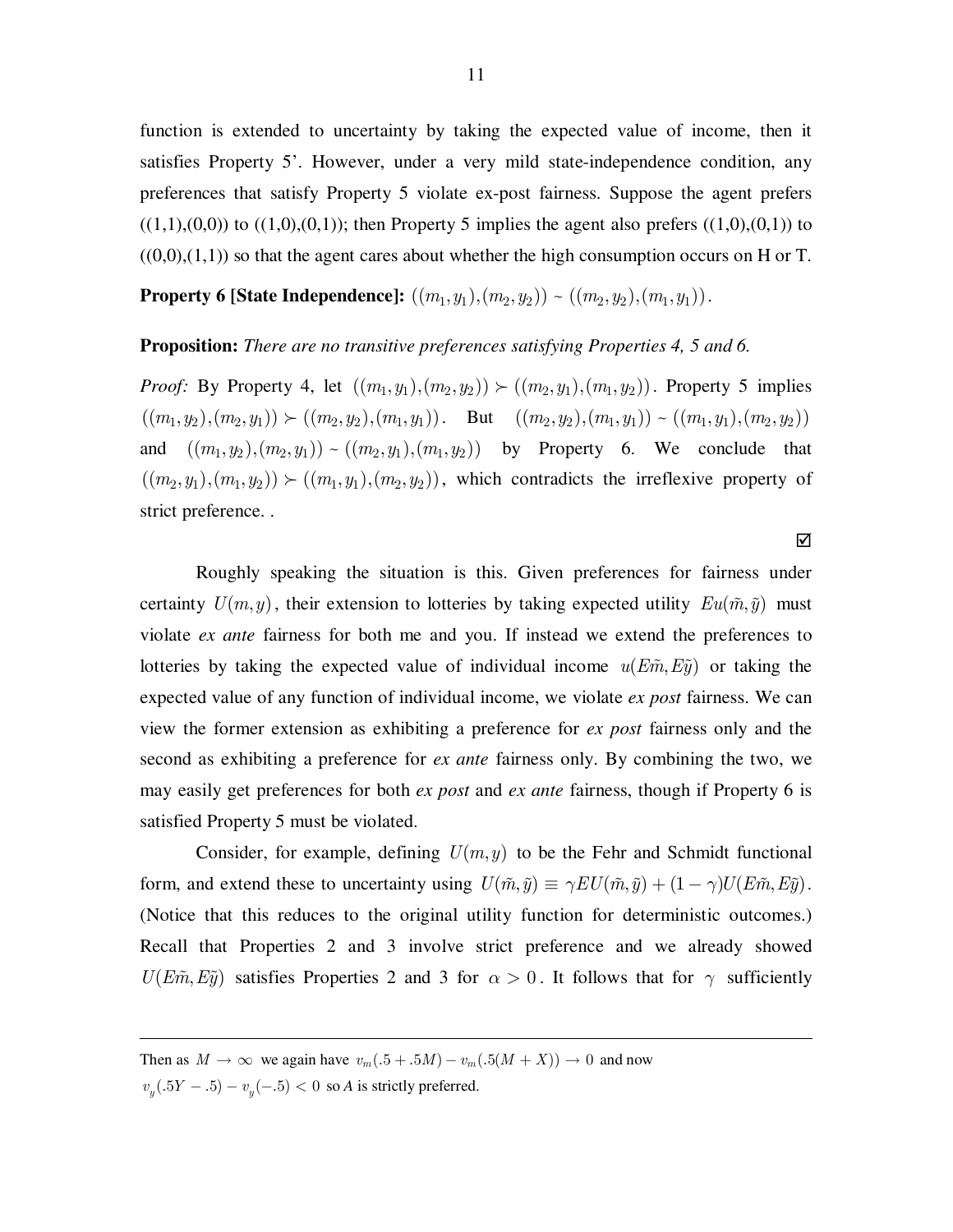small,  $U(\tilde{m}, \tilde{y})$  must also satisfy Properties 2 and 3. Property 6 is obviously satisfied, so we shall show that Property 4 is satisfied even when  $\gamma$  is small. Consider in particular  $m_1 < m_2$  and  $y_1 < y_2$  where  $m_1 = y_1, m_2 = y_2$ . Then

$$
U((m_1, y_1), (m_2, y_2)) - U((m_2, y_1), (m_1, y_2))
$$
  
=  $(\gamma / 2) (U(m_1, m_1) + U(m_2, m_2) - U(m_2, m_1) - U(m_1, m_2))$   
=  $(\gamma / 2)(\alpha + \beta)(m_2 - m_1) > 0$ 

so that Property 4 is indeed satisfied provided that  $\gamma > 0$  and  $\alpha > 0$ .

 Borah (2011) provides an axiomatic characterization of a more complicated form of preferences that allow ex-ante and ex-post fairness: He proposes that the utility of a lottery *p* on  $(m, y)$  is the expected value of  $(1 - \sigma)w(m, y) + \sigma w(m, p_y)$  where  $\sigma$  is a constant,  $p_y$  is the marginal distribution of the lottery on *y*, and *w* is a function on  $M \times P_y$  that need not be linear in  $p_y$ .

## **5. Conclusion**

The independence axiom is inconsistent with even very weak notions of *ex ante*  fairness. Existing models of fairness do not focus on the role of lotteries, and the preferences analyzed in Fehr and Schmidt (1999), Bolton and Ockenfels (2009), Charness and Rabin (2002), Cox and Sadiraj (2004) and Andreoni and Miller (2002) are defined for certain outcomes, without specifying how they are to be extended to lotteries. There are two issues this raises. First, it is not easy to distinguish fairness from altruism in the case of purely deterministic outcomes. Second, there are two obvious ways of extending preferences to lotteries.

One way to extend preferences from certain outcomes to lotteries is the standard one of treating the certainty utility as a Von Neumann-Morgenstern utility function. In this case the independence axiom is satisfied, but then *ex ante* fairness for both me and you are violated. Alternatively preferences can be extended by replacing the certain individual utility with its expected value, in which case the independence axiom is violated. In the later case, for example, in the social welfare theory of Grant et al. (2010), not only is independence violated, but *ex post* fairness is ignored. Hence the standard models of fairness and social preference used in experimental research and their obvious extensions to lotteries do not incorporate both *ex ante* and *ex post* fairness. As we have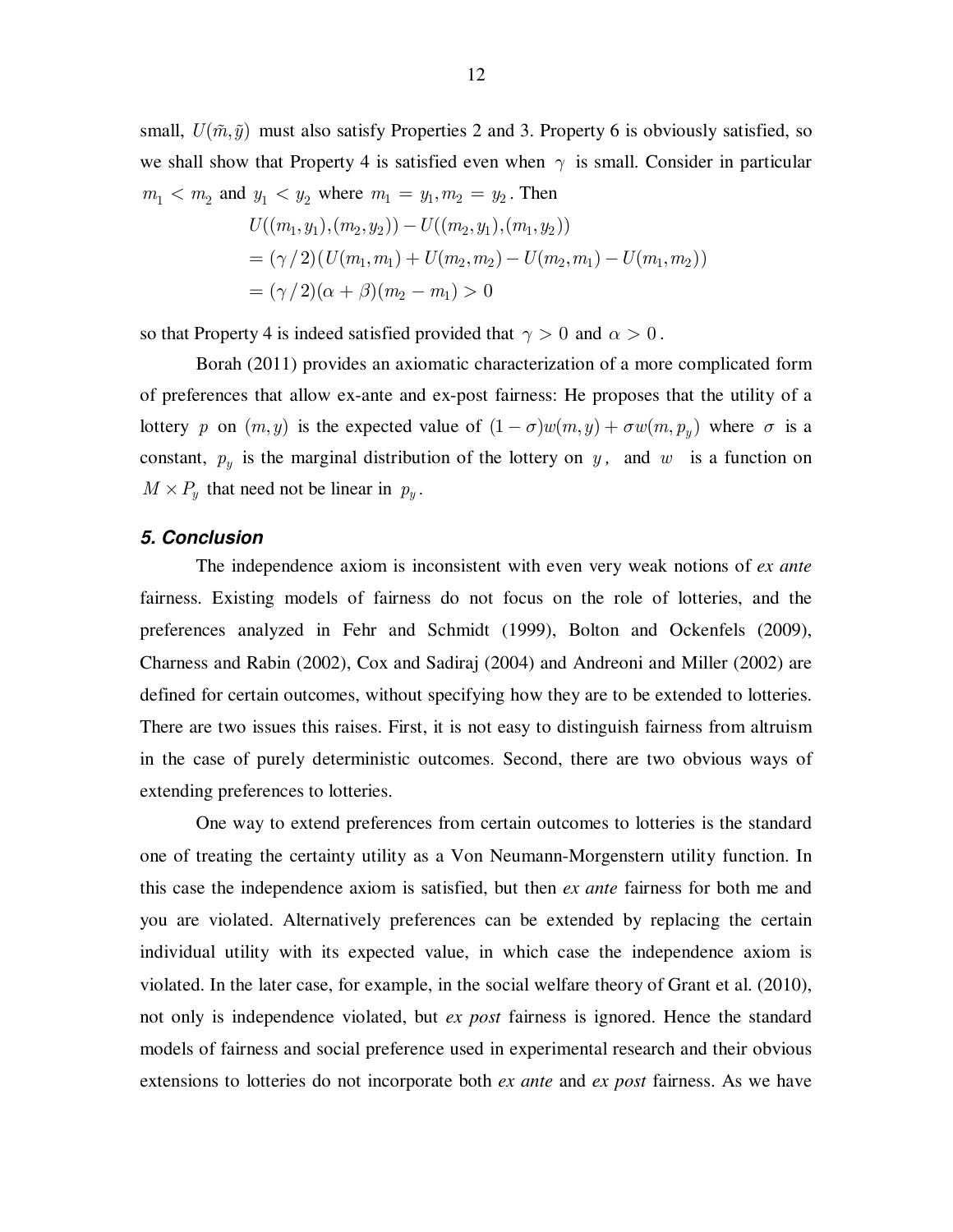seen, it is relatively straightforward to construct preferences that do satisfy both conditions, in part because we deliberately formulated very weak notions of fairness to make the impossibility results more sharp.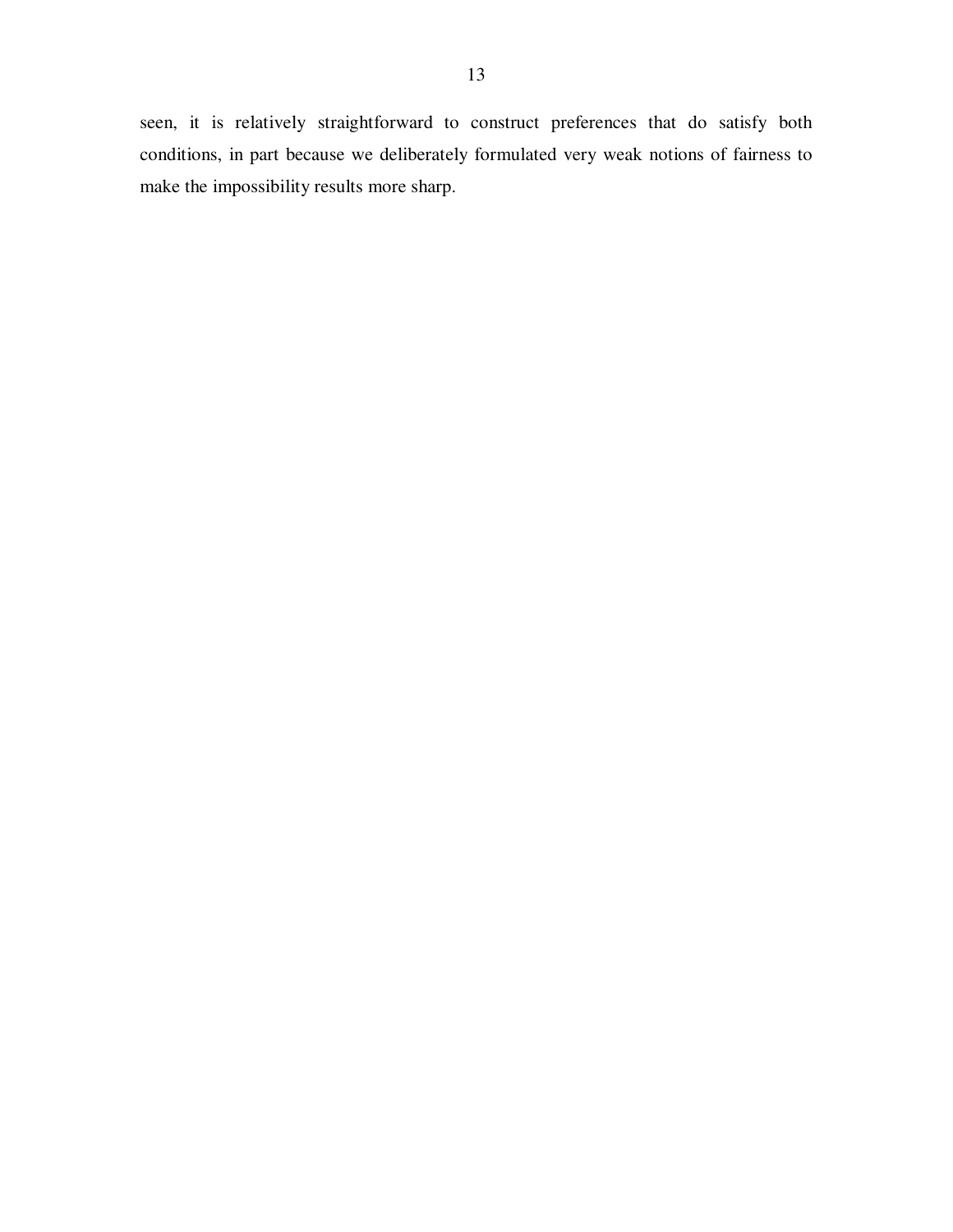#### **References**

- Andreoni, J., Miller, J., 2002. Giving according to GARP: An experimental test of the consistency of preferences for altruism. *Econometrica* **70:** 737-753.
- Binmore, K., Shaked, A., 2010. Experimental Economics: Where Next?. *Journal of Economic Behavior and Organization*, 73:87-100.
- Bolton, G., Ockenfels, A., 2000. ERC: A theory of equity, reciprocity, and competition. *American Economic Review* **90:** 166-193.
- Bolton, G., Brandts, J., and Ockenfels, A., 2005. Fair Procedures: Evidence from Games involving lotteries. *Economic Journal* **115**: 1054-1076.
- Bolton, G., Ockenfels, A., 2009. A Comment on 'Betrayal Aversion: Evidence from Brazil, China, Oman, Switzerland, Turkey, and the United States. mimeo.
- Borah, A., 2011. Other-Regarding Preferences and Concerns for Procedure. mimeo.
- Charness, G., Rabin, M., 2002. Understanding Social Preferences with Simple Tests. *Quarterly Journal of Economics* 117: 817-869.
- Cox, J., Sadirij, V., 2004. Direct Tests of Social Preferences and a New Model. mimeo University of Arizona.
- Cox, J.C., Friedman, D., and Sadiraj, V., 2008. Revealed Altruism. *Econometrica* **76**: 1, 31–69.
- Diamond, P., 1967. Cardinal welfare, individualistic ethics, and intertemporal comparisons of utility: Comment*. Journal of Political Economy* **75**: 765–766.
- Engelmann, D., in press. How not to Extend Models of Inequality Aversion. *Journal of Economic Behavior and Organization.*
- Fehr, E., Schmidt, K., 1999. A Theory of Fairness, Competition, and Cooperation. *Quarterly Journal of Economics* **114**: 817-868.
- Fehr, E., Schmidt, K., 2010. On Inequity Aversion: A Reply to Binmore and Shaked. *Journal of Economic Behavior and Organization,* 73: 101-108.
- Fleurbaey, M., 2010. Assessing Risky Social Situations. *Journal of Political Economy*  118: 649-680.